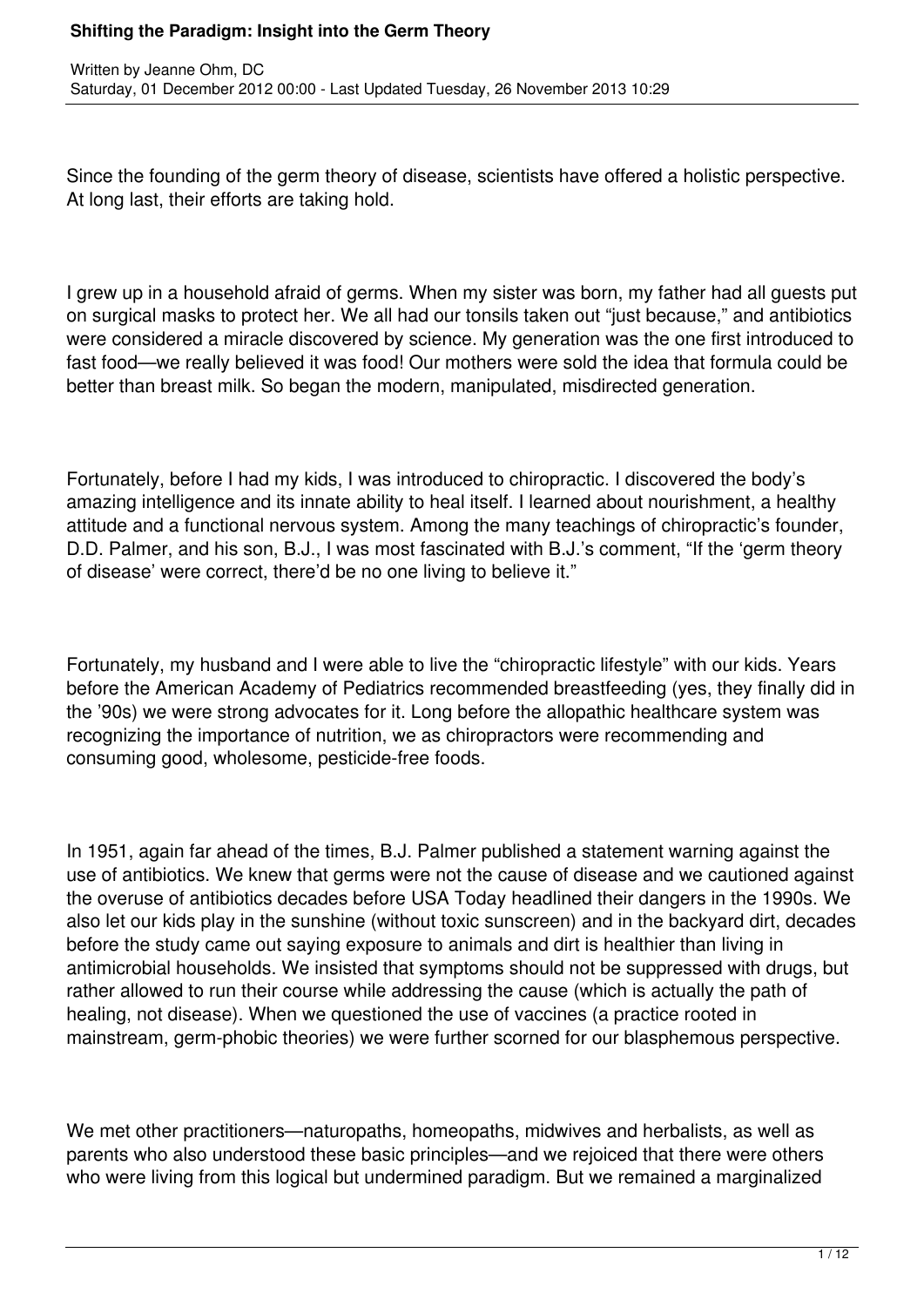Saturday, 01 December 2012 00:00 - Last Updated Tuesday, 26 November 2013 10:29

group. Often ostracized, certainly ridiculed…and in some instances, violently opposed.



**IL NOLISTIC HEALTHCARE** 

Written by Jeanne Ohm, DC

# Shifting the Paradigm

Since the founding of the germ theory of disease, scientists have offered a holistic perspective. At long last, their efforts are taking hold By Jeanne Ohm, D.C.

grow up in a household should algoring. When my sistemwarkers, my fishes had all growts put on<br>singlest models to protect her WestEllad correlation<br>and random particular with all models are transitional to the control<br>bin and a mi the case that introduced to fast food- we advisional. it was food! Our mothers were sold the liber that for uid be better than boxat milk. So began the m

condition of the bound mink for bound mink in the boundary condition of the state of the boundary condition of the boundary condition of the boundary condition of the boundary condition of the boundary condition of the st

teh my bashaad and I was able to live the "chiropractic lifestyle" with and two solutions the control of Nationsystem (the system of the second state of the system of the system of the system of the system of the system of the system of the system of the system of the system of the system of le that food

periodide dese fronds.<br>11 Juin 1944, again for absent of the times, B.J. Pelmer.<br>1950, We know that generaways against the areas of disease.<br>1950, We know that generaways are the crosse of disease.<br>1950, We also let the Po

paterproductionships are as

the study came out saying exposure to animals and disis bealthier than living in an mireddal hannoly We insighed that wrops wid are be mannwith drugs, but can er allowed to muscle ables the cause behich is actually the path of besting not disease). When we questi **Same Maria** 

741 truth passes through three stopes. First, it is ridicular. Second, it is violently opposed. ed a m Third, it is accepted as being self-evident." ised g up. Others a sh rid -Arthur Schopenhauer

> Understanding the Paradigm Undetermediaty the Parentian internal material materials are the averaged theory proposed that internal the material by the controller proposed of the controller behavior in the controller behavior internal behavior in th irian Robert Kolh, in resultiesed one of the<br>a germ theory The practice of ellopathic<br>dimediation to this day is edifferent on the<br>national in that several of Patients (Theory)<br>adhistics that several of Patients (The a that person cause d

| <b>TWO THEORIES OF DISEASE</b>                                      |                                                                                                                                                                                                                  |
|---------------------------------------------------------------------|------------------------------------------------------------------------------------------------------------------------------------------------------------------------------------------------------------------|
| GRAN THROAT                                                         | <b>CRUIA ASTRONO</b>                                                                                                                                                                                             |
| 1. Disassa arisas from microseguráma sobrida tha boda               | s. Oheans when from nice organisms within the calls of the                                                                                                                                                       |
| a Microsynstem on generally to be gooded spatial.                   | a There introduced an excess positions normally function to build<br>and accord in the metabolic processes of the body.                                                                                          |
| <b>The function of advangagement</b> is constant                    | 5 The Resident of these reportions changes to assist in the<br>catalogic (distribution) processes of the boot experient<br>when that experient dies or is injured which may be chemical<br>as well as machinical |
| . The shapes and colors of microsegurations are constant.           | 4. Microsyprints shares that shape and color to reflect the<br>median opposition they had.                                                                                                                       |
| y. Every discousin considered with a particular microseportem.      | 5. Every disaster in accordant with a particular condition.                                                                                                                                                      |
| 5. Microsopackets an primary causal agach.                          | 6. Micro-segueizza bacona "pathoganic" as the banks of the<br>hast against detailerate. Hence, the condition of the last<br>experient is the primary cated agent.                                                |
| <b>Classes on Wilse substa</b>                                      | p. Disease is built by trabankly conditions.                                                                                                                                                                     |
| 5. To present disease we have to "baild defenses                    | 6. To prevent disease on here to create health.                                                                                                                                                                  |
| forecas Increasing inc. The Bank's Ratinal the Work for Wallace be- |                                                                                                                                                                                                                  |

is relinque and physicility<br>in of these say, consider that the single controller than the single<br>control of the index of the state of the state of the state of the<br>persons. The tensorial is an expliciting " he werely, "th marcold.

sporary Presch-themist and histogist Ausine Dechamp, also believed that a healthy body would<br>e immune to harmful bacteria, and only a weakened<br>oly could harbor harmful bacteria. His consucts coned to this understanding when he discovered<br>were listing regulations in our bodies rathed mis ad that is understanding when he discovered that<br>tag expansions in our bodies radio milester<br>amountably form into looking cells in the<br>and morph into unhealthy cells when the<br>than ideal. The conclusion, Germa dis not<br>than ideal. T sie us, but rather are "grown" within us when there is<br>executions or bre on.<br>Rodolf Vietkew, another spile-restory scientist<br>Abed the Father of Pathelopy, wrons, "It's oudeline

my life over again, lowedd-devote it to proving the primarist relationship in the analytic collections of the control literature of the collection behind the component wave, but do not control the position benchman the su 41.14

 $\label{eq:2}$  <br> Institute and viewer-meritor, where the intriguous the bacteria and viewer-meritor, when<br>the problem of the deal and dying monetal them are our planetics of<br>the deal and dying monetal them are our planetics wi

ria is essential for proper digention and it scovenges &<br>cells in our body so they can be replaced by now boalt<br>cells. When our body tassues become weak due to sell.<br>boalth management, normal bacteries and viruses one<br> oda. When our body timues becomes:<br>health management, normal bart<br>to multiply and scarceage our unit<br>immune system responds as a sur<br>we develop the symptoms of bein

immune system requests on a vertical method<br>inn as a strong to the parameter of the system of the parameter<br> $\mathcal{O}$  and the parameter of the system of the system<br>of the boundary of the system and the system of the system

were to palmyredominations of

Appearing in Issue #36. Order A Copy Today

#### **Understanding the Paradigm**

The germ theory proposes that microorganisms are the overriding cause of many diseases. It was initiated by Louis Pasteur in the 19th century when he examined humans and animals that showed signs of being sick and found that they had very high levels of bacteria and viruses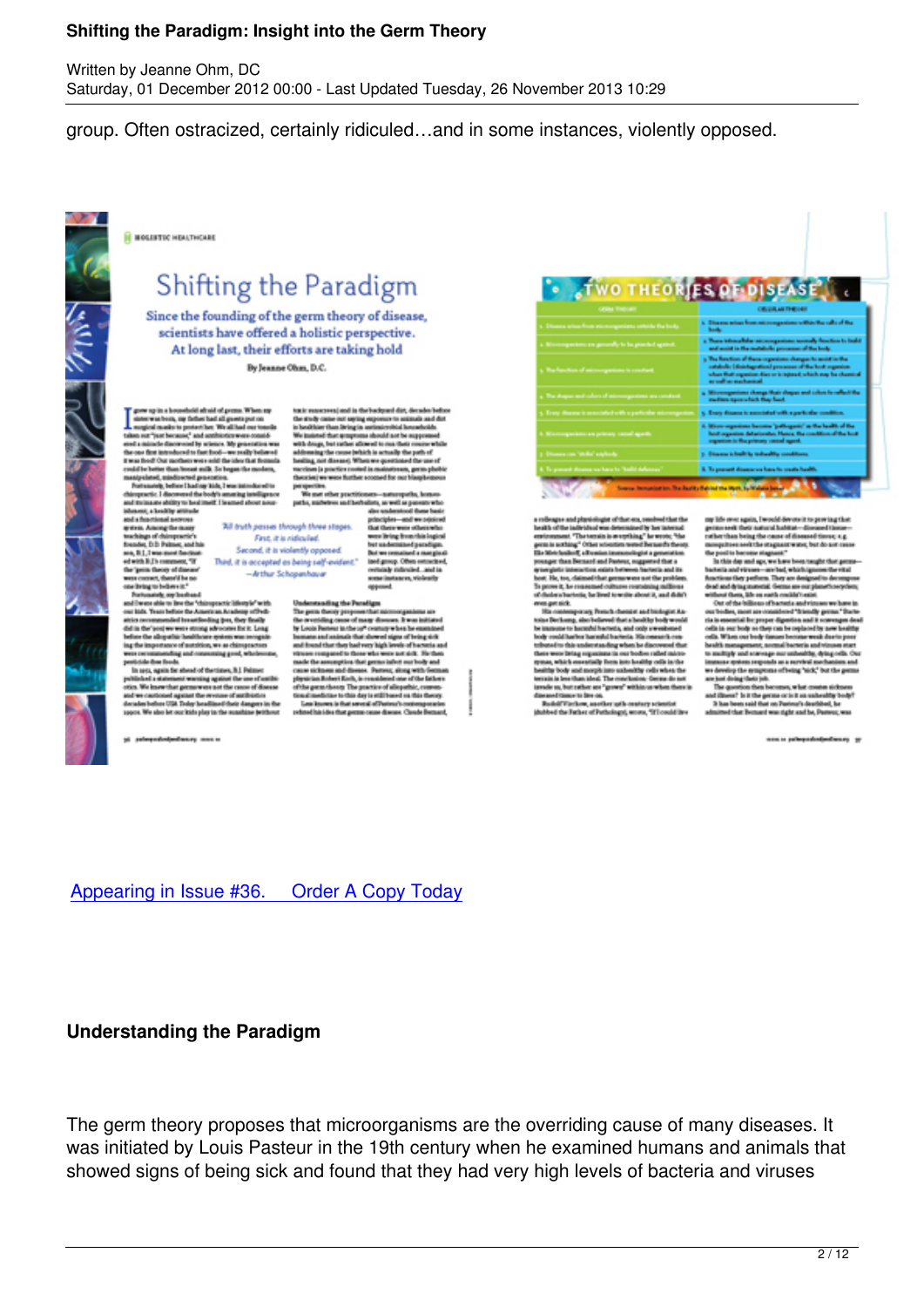compared to those who were not sick. He then made the assumption that germs infect our body and cause sickness and disease. Pasteur, along with German physician Robert Koch, is considered one of the fathers of the germ theory. The practice of allopathic, conventional medicine to this day is still based on this theory.

Less known is that several of Pasteur's contemporaries refuted his idea that germs cause disease. Claude Bernard, a colleague and physiologist of that era, resolved that the health of the individual was determined by her internal environment. "The terrain is everything," he wrote; "the germ is nothing." Other scientists tested Bernard's theory. Elie Metchnikoff, a Russian immunologist a generation younger than Bernard and Pasteur, suggested that a synergistic interaction exists between bacteria and its host. He, too, claimed that germs were not the problem. To prove it, he consumed cultures containing millions of cholera bacteria; he lived to write about it, and didn't even get sick.

His contemporary, French chemist and biologist Antoine Bechamp, also believed that a healthy body would be immune to harmful bacteria, and only a weakened body could harbor harmful bacteria. His research contributed to this understanding when he discovered that there were living organisms in our bodies called microzymas, which essentially form into healthy cells in the healthy body and morph into unhealthy cells when the terrain is less than ideal. The conclusion: Germs do not invade us, but rather are "grown" within us when there is diseased tissue to live on.

Rudolf Virchow, another 19th-century scientist (dubbed the Father of Pathology), wrote, "If I could live my life over again, I would devote it to proving that germs seek their natural habitat—diseased tissue— rather than being the cause of diseased tissue; e.g. mosquitoes seek the stagnant water, but do not cause the pool to become stagnant."

In this day and age, we have been taught that germs— bacteria and viruses—are bad, which ignores the vital functions they perform. They are designed to decompose dead and dying material. Germs are our planet's recyclers; without them, life on earth couldn't exist.

Out of the billions of bacteria and viruses we have in our bodies, most are considered "friendly germs." Bacteria is essential for proper digestion and it scavenges dead cells in our body so they can be replaced by new healthy cells. When our body tissues become weak due to poor health management, normal bacteria and viruses start to multiply and scavenge our unhealthy, dying cells. Our immune system responds as a survival mechanism and we develop the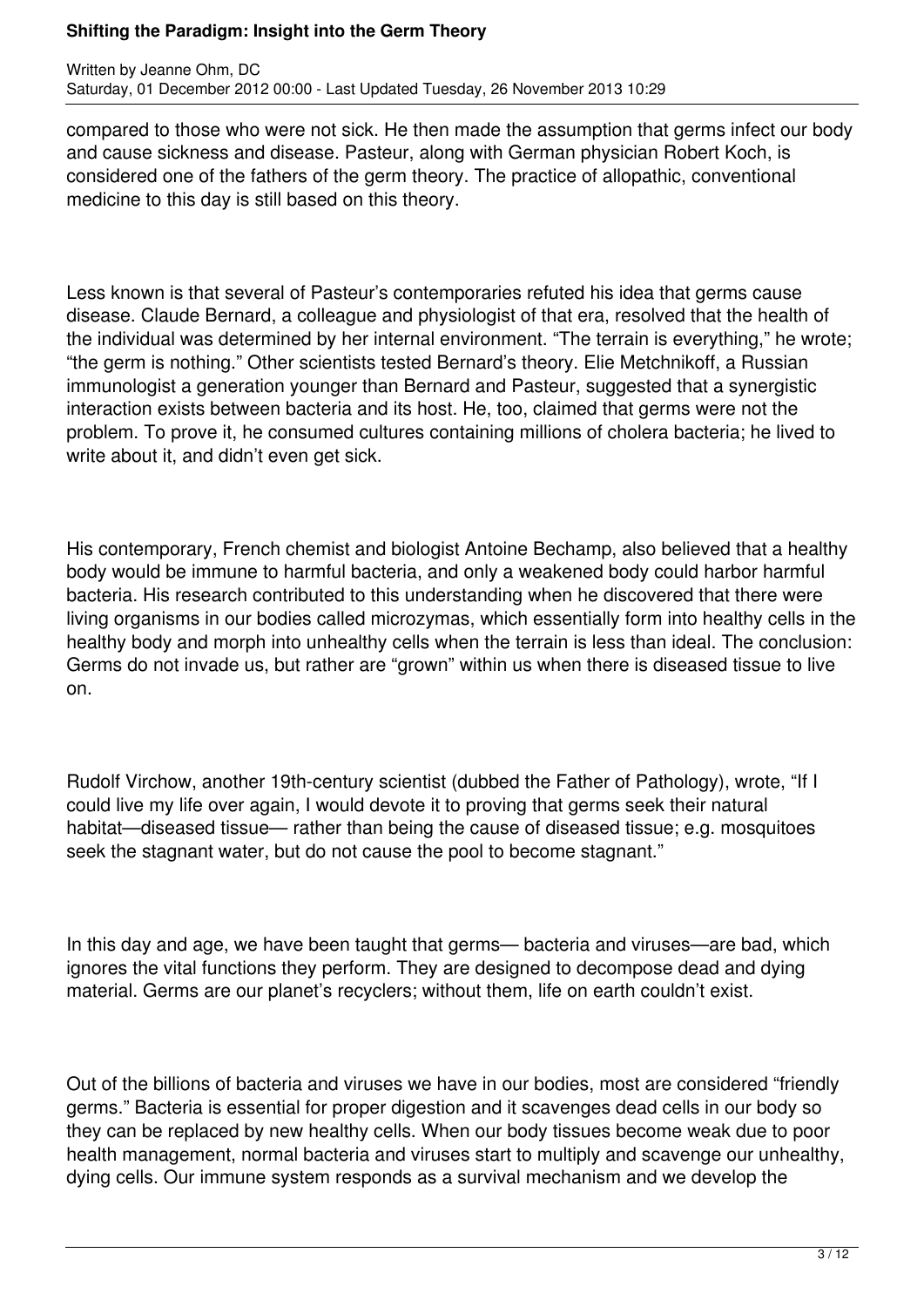symptoms of being "sick," but the germs are just doing their job.

The question then becomes, what creates sickness and illness? Is it the germs or is it an unhealthy body? It has been said that on Pasteur's deathbed, he admitted that Bernard was right and he, Pasteur, was wrong. Nonetheless, an era of antibiotic drugs, chemical pesticides and herbicides, vaccines and antibacterial soaps has ensued, resulting in a germphobic society and a pharmaceutical empire to lead the attack. But even worse, all of these weapons have interfered with the body's natural microbiome and impaired our immunity.

Fast forward to June 2012, when the release of coordinated research from the Human Microbiome Project Consortium organized by the National Institutes of Health rocked the world. As The New York Times reported, "200 scientists at 80 institutions sequenced the genetic material of bacteria taken from 250 healthy people. They discovered more strains than they had ever imagined—as many as a thousand bacterial strains on each person. And each person's collection of microbes was different from the next person's. To the scientists' surprise, they also found genetic signatures of diseasecausing bacteria lurking in everyone's microbiome. But instead of making people ill, or even infectious, these disease-causing microbes simply live peacefully among their neighbors."

Instead of the "one germ, one disease" theory that has dominated allopathic medicine for centuries, these findings imply that there is an entire ecosystem of bacteria symbiotically at work in the body, a concept understood by holistic practitioners for centuries. "This is a whole new way of looking at human biology and human disease," says Dr. Phillip Tarr, a researcher and professor of pediatrics at the Washington University School of Medicine. "It's awe-inspiring and it also offers incredible new opportunities."

The following quote by Ronald J. Glasser, M.D., sums up the health crossroads we now face. This former assistant professor of pediatrics at the University of Minnesota writes, "It is the body that is the hero, not science, not antibiotics…not machines or new devices. The task of the physician today is what it has always been, to help the body do what it has learned so well to do on its own during its unending struggle for survival—to heal itself. It is the body, not medicine, that is the hero." As more doctors realize the self-evident principles of supporting the terrain, perhaps the allopathic model of killing the "bad" germs to fight disease may finally shift to improving the terrain to support the friendly bacteria.

The body, like all of nature, exists by maintaining a state of balance. It is dependent upon an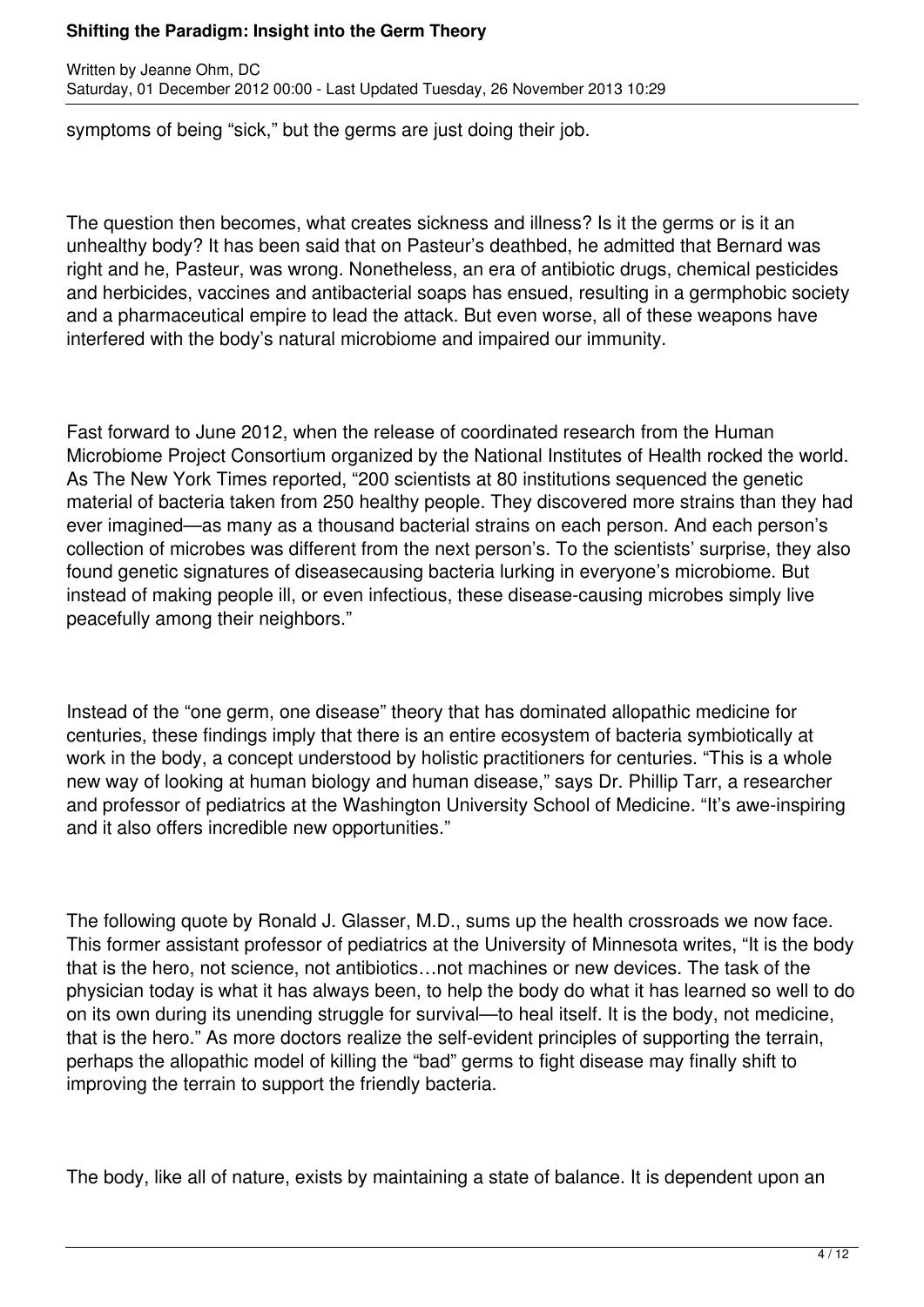environment that nourishes and nurtures with interconnectivity and cooperation between whole systems, and an underlying recognition of intelligence and a respect for the natural processes and order. Therefore, the essentials for a healthy terrain can be broken into several general premises: Nourishing the Terrain, Coordinating the Function and Trusting the Process.

## **Nourishing the Terrain**

When we think of nourishment, we naturally reflect on nutrition...the food necessary to establish a healthy terrain. After decades of propaganda leading us to believe that commercially produced "foods" are OK, we are coming to a rude awakening that we have deviated far from the natural, whole foods that truly nourish our bodies. Because this critical awareness is not upheld by all supporting systems in our society (agricultural, educational, economical, political, medical), only proactive individuals are making this difficult transition. We must be vigilant in selecting the foods we eat, how they are grown, how they are prepared and their consequent ability to nourish our cells. We know the importance of organically grown vegetables and fruits. Finding the best sources and preparations for our families may not be as convenient as we would like, but is certainly worth the extra effort. Our Nutrition section in this issue (page 42) offers a few important suggestions to incorporate nutrient-dense foods and eliminate those that overload us. Included are family-tested recipes that improve the terrain and enhance immune system function.

## **Coordinating the Function**

The classic medical text Gray's Anatomy tells us that the nervous system is the master control system of the body, determining the function of all systems, all functions and all organs. Newer to science is the profound interconnectivity between the nervous system and immune system. Once thought of as separate, these systems are now considered intertwined. It is now widely accepted that a healthy immune system supports nervous system function, and vice versa. This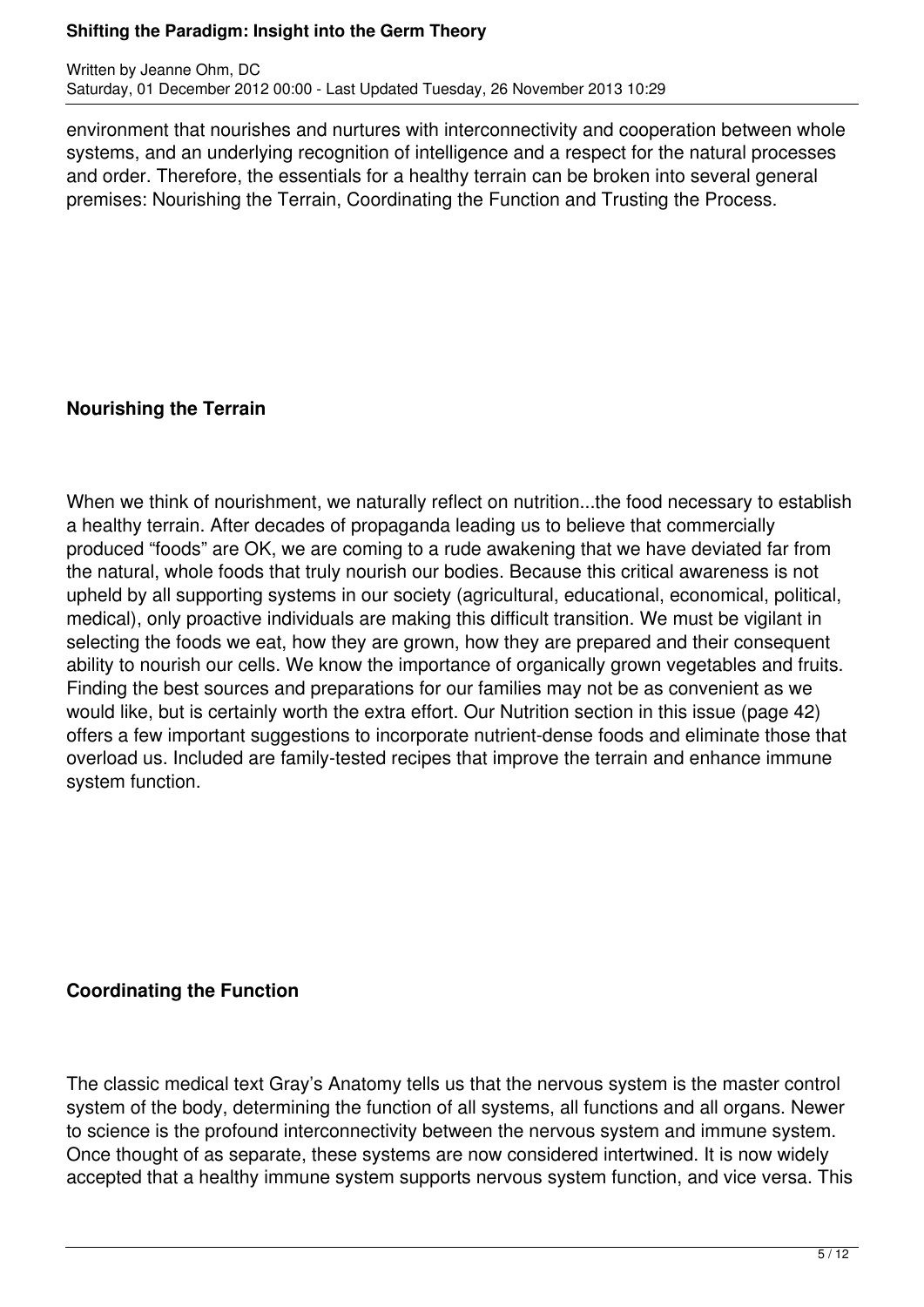is very important for us to recognize if we want to create a healthy terrain.

The nervous and immune systems are interconnected in several known ways. Adrenal glands are one common link. Chemicals and hormones that are produced by cells of both systems are another connection. Additionally, research shows that the brain uses nerve cells to communicate directly with the immune system.

Chiropractic care was first linked to improved immunity during the deadly flu epidemic of 1917 and 1918, when chiropractic patients fared better than the general population. This observation spurred a study of the field. The data reported that flu victims under chiropractic care had an estimated .25 percent death rate, considerably less than the normal rate of 5 percent among flu victims who received no chiropractic care.

In 1936, pioneering endocrinologist Hans Selye began groundbreaking research on the effects of stress on our health. B.J. Palmer tells us:

*Selye's great contribution to science was this clear concept, that disease affects people according to their previously developed ability to adapt. The writer goes on to relate that the physician prefers to hear that you have had childhood diseases rather than avoided them. He knows that a bout of harmless chickenpox while you were a child, will probably immunize you for life, but that if you contract it first as an adult, it could run a very serious course. This is somewhat of a reversal to medical thinking in years past. This may seem strange, but the writer has this to say regarding antibiotics. "All too often, a patient will insist on a shot of glamorous penicillin or some newer antibiotic for a mild infection. The physician will explain that the drug is not necessary—that it is better for the body to use its own defenses—but the determined patient shops around until he finds someone who will administer it anyhow." "The frequent result is that, although the individual's own natural resistance would have conquered the infection, the antibiotic suddenly robs the body of the germs necessary to stimulate the antibody producing mechanism into action. And, a stubborn chronic disease takes hold, against which, antibiotics are now powerless."*

 In chiropractic we understand that nerve system function can be interfered with by subluxations, which create interferences to the normal transmission of nerve impulses. When this occurs, any and all systems are affected. Certainly immune system function, dependent on proper functioning of the nervous system, can be impaired as well.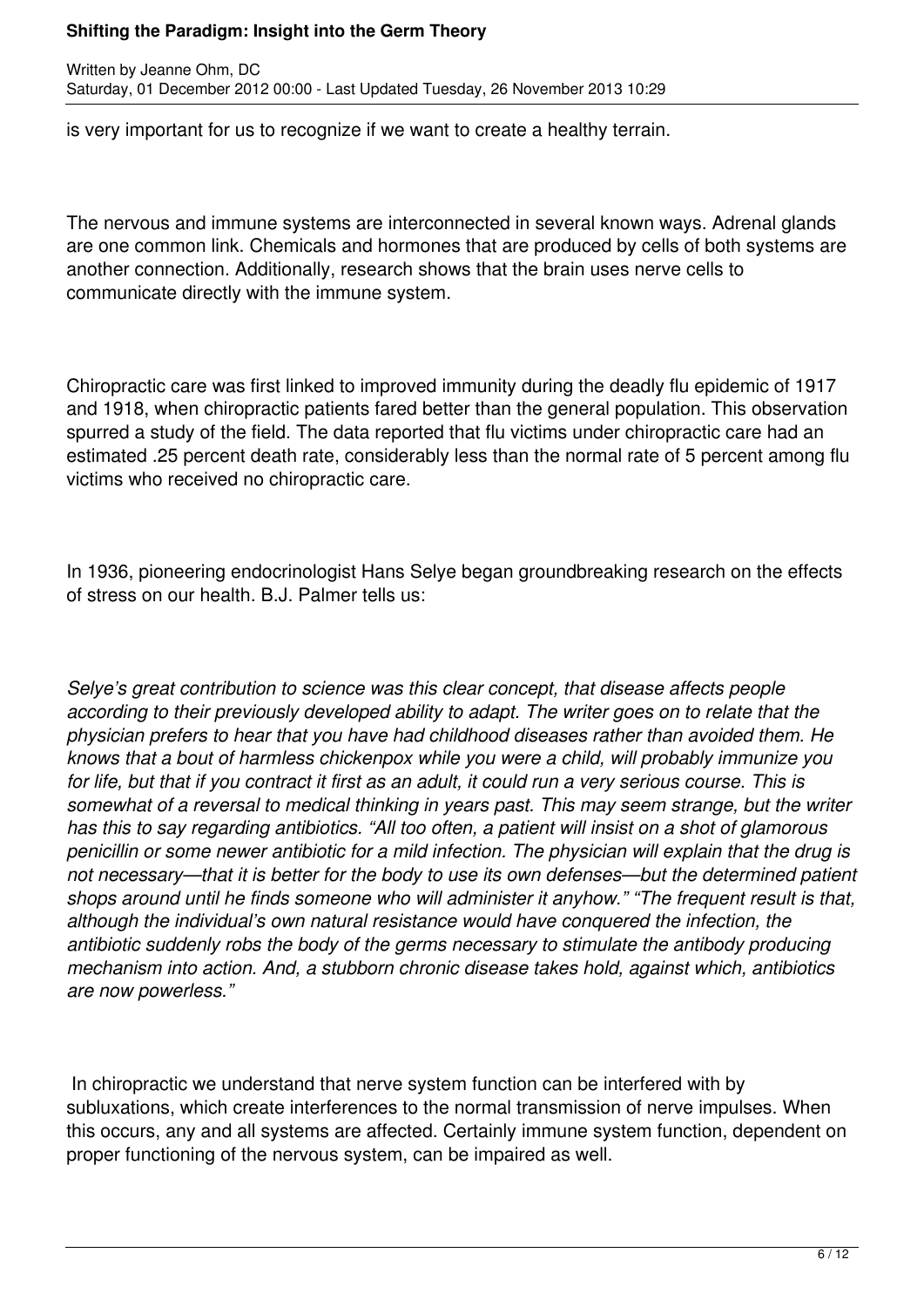Written by Jeanne Ohm, DC Saturday, 01 December 2012 00:00 - Last Updated Tuesday, 26 November 2013 10:29

Since then, additional studies have supported chiropractic care to improve immunity. One study found that disease-fighting white blood cell counts were higher just 15 minutes after spinal adjustments. In a similar study, the immune system response in HIV-positive patients under regular care for six months showed a 48 percent increase in white blood cell counts. Conversely, the group that did not receive chiropractic adjustments experienced a 7.96 percent decrease in immunity cells. More research is certainly warranted.

## **Trusting the Process**

You may eat a perfect diet of raw organic, biodynamically grown whole foods, drink purified water, jog five miles a day, and get adjusted weekly, but if you are overcome with negative emotions enhanced by adversarial thinking, you will not be healthy. Your immune system, via your nervous system, listens to your inner thoughts.

Holistic healing practices have always recognized the relationship between thoughts and health. In 1910, D.D. Palmer introduced the idea of the three Ts. He explained that thoughts, traumas and toxins could cause distress to the nervous system, impairing its ability to function.

The science of Psychoneuroimmunology (PNI) studies the interaction between thoughts, their effects on emotions, and the resulting immune system function via the nervous system. In 1985, research by neuropharmacologist Candace Pert showed that neuropeptidespecific receptors are present on the walls of cells in both the brain and the immune system. This revealed an interdependency between emotions and immunity via the central nervous system. Her work gave scientific credence to the ancient healing practices that have accepted the mind-body relationship. In her book Molecules of Emotion, she writes, "We know that the immune system, like the central nervous system, has memory and the capacity to learn. Thus, it could be said that intelligence is located not only in the brain but in cells that are distributed throughout the body, and that the traditional separation of mental processes, including emotions, from the body is no longer valid."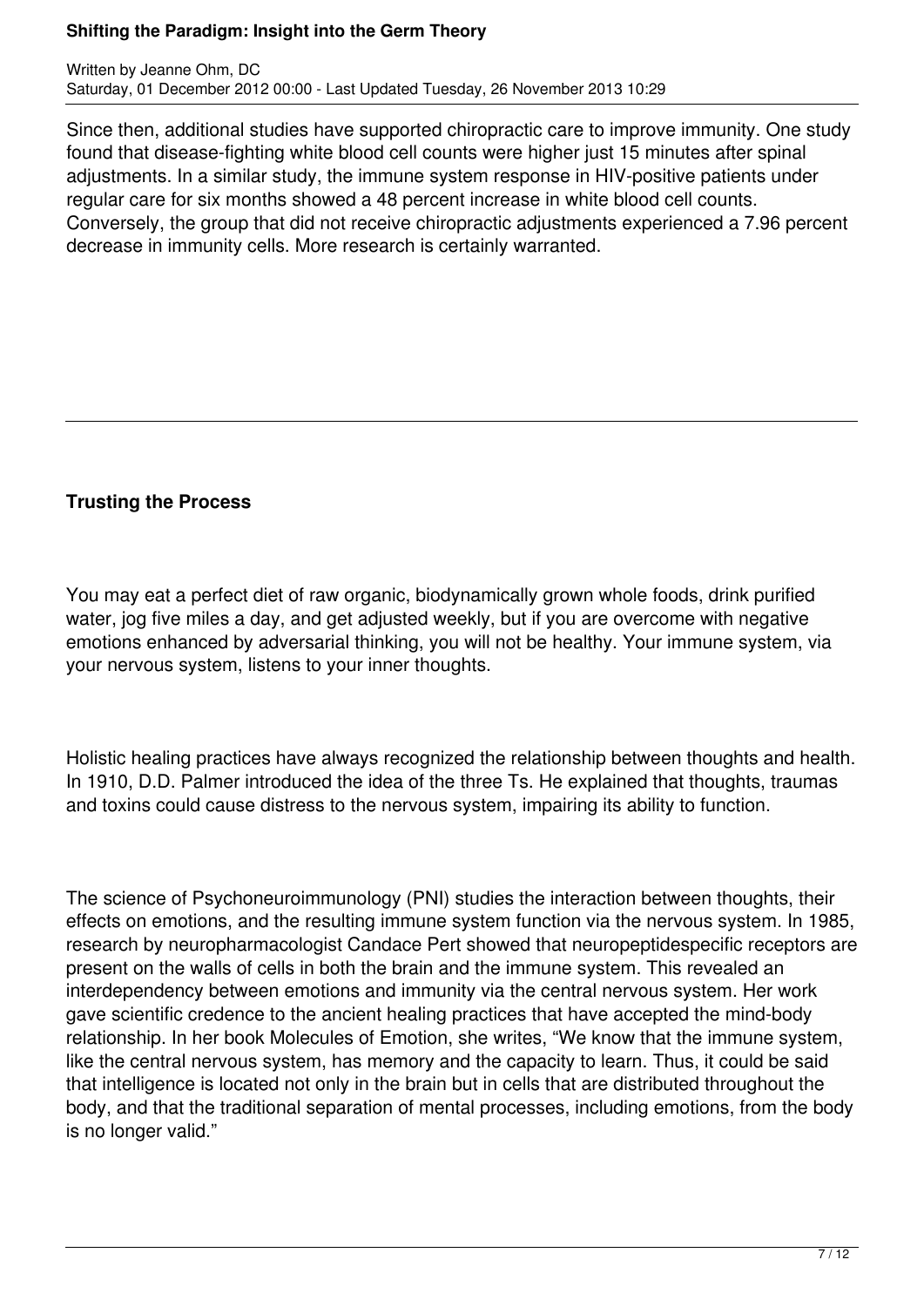That said, being conscious of our emotions is imperative in understanding health. For example, take fear, an underlying emotion that has an immense impact on health. In previous editorials and numerous additional articles throughout Pathways, we have looked at the stifling effects of fear on our well-being and normal, natural function. Fear propels us into the fight-or-flight mode—an override of our sympathetic nervous system. In this defensive state, our bodies limit cellular reproduction and growth as the systems of protection are activated. To paraphrase Bruce Lipton, we cannot live in a state of imbalanced protection and growth at the same time. He maintains that the state of being that fosters growth is love, and that the protection mode is activated by fear. When we are in a state of unresolved fear, we cannot heal, regenerate or be well.

A wise person once said that "fear" could be an acronym for "False Evidence Appearing Real." When we look at the germ theory and feel the underlying emotion it produces, we can clearly see it is fear-based. The terms used in the course of allopathic medicine reflect this fearful, warlike mentality. We have to kill the cancer, destroy the germ, fight the disease, be rescued in labor, struggle through breastfeeding—the list goes on, with a mental perspective whose constant is fear.

Ah...and here is the killer (pun intended): The solution to these "problems" cannot be accomplished by our own selves; we are dependent upon an outside entity (in this case, modern allopathic medicine) for salvation. For example: Germs are our enemy and our only solution to overcoming them is that hopefully, someday, somebody will find that magic potion that can "kill those germs." Until then, it is hopeless. Responsibility for our own lives has been stripped, and this disempowered state of mind creates even more fearful emotions. Healing in this model becomes an emotionally charged, futile pursuit.

So, how do we break the cycle of fear? Other than reading inspiring words of wisdom and surrounding ourselves with like-minded practitioners and friends, Pert advises us to get in touch with our bodies: "Your body is your subconscious mind and you can't heal it by talk alone." Bodywork, movement therapy, simple exercise, spinal adjustments and massage can all release stuck emotions by clearing blockages to normal body function. Ancient healing arts and modern holistic practitioners all recognize and support the mind-body connection in healing. Pert concludes, "…almost every other culture but ours recognizes the role played by some kind of emotional catharsis or energy release in healing."

Let's be honest—the role of the mind in healing is not new, it has just been allopathically suppressed. Hippocrates (the Father of Medicine) made these statements centuries ago: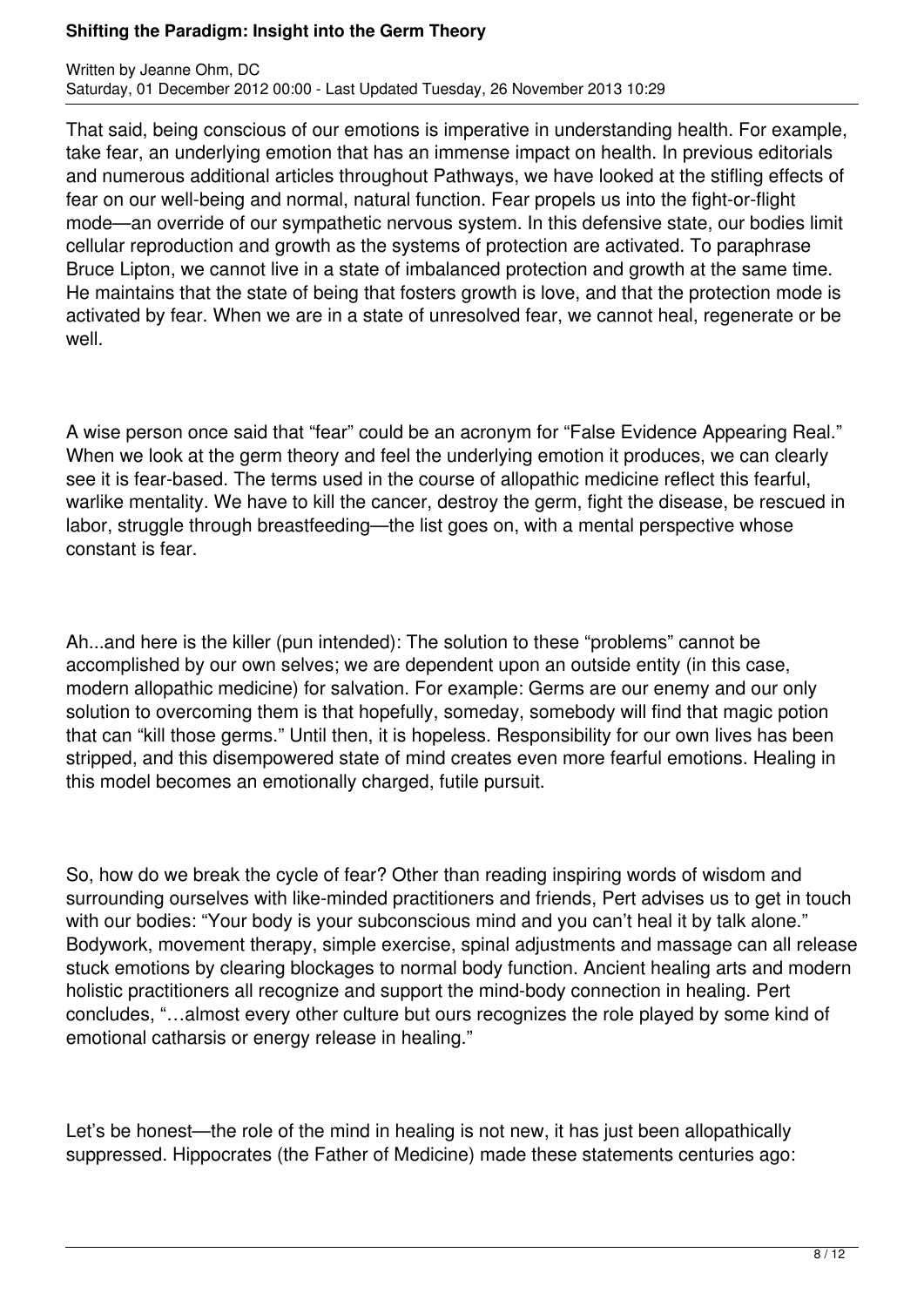$\sim$   $-$ 

 $\sim$   $-$ 

 $\sim$   $-$ 

Humans are created to be healthy as long as they are whole: body, mind and spirit.

People are characterized by self-healing properties that come from within and an innate healing force.

Health and harmony is the normal state for all life.

Now, the accepted definitions of health are returning to Hippocrates' way of thinking. Dorland's Medical Dictionary defines it as "a state of optimal physical mental and social well-being and not merely the absence of disease and infirmity."

Pert agrees, "Last but definitely not least, health is much more than the absence of illness," she writes. "Live in an unselfish way that promotes a state of spiritual bliss that truly helps to prevent illness. Wellness is trusting in the ability and desire of your body-mind to heal and improve itself, if given half a chance. Take responsibility for your own health—and illness."

I am excited to see science catch up to the holistic paradigm, challenging fear-based theories and supporting the return of logical wisdom. The reason why most holistic practices did not accept the germ theory from its onset was because the major premise of their healing model recognizes there is an innate intelligence in living matter: There is order, synchronicity, and a respect for natural law. It is a shift in consciousness, toward understanding and adhering to these vitalistic principles, that will have the most profound effect on our individual selves, our families and the future of humanity.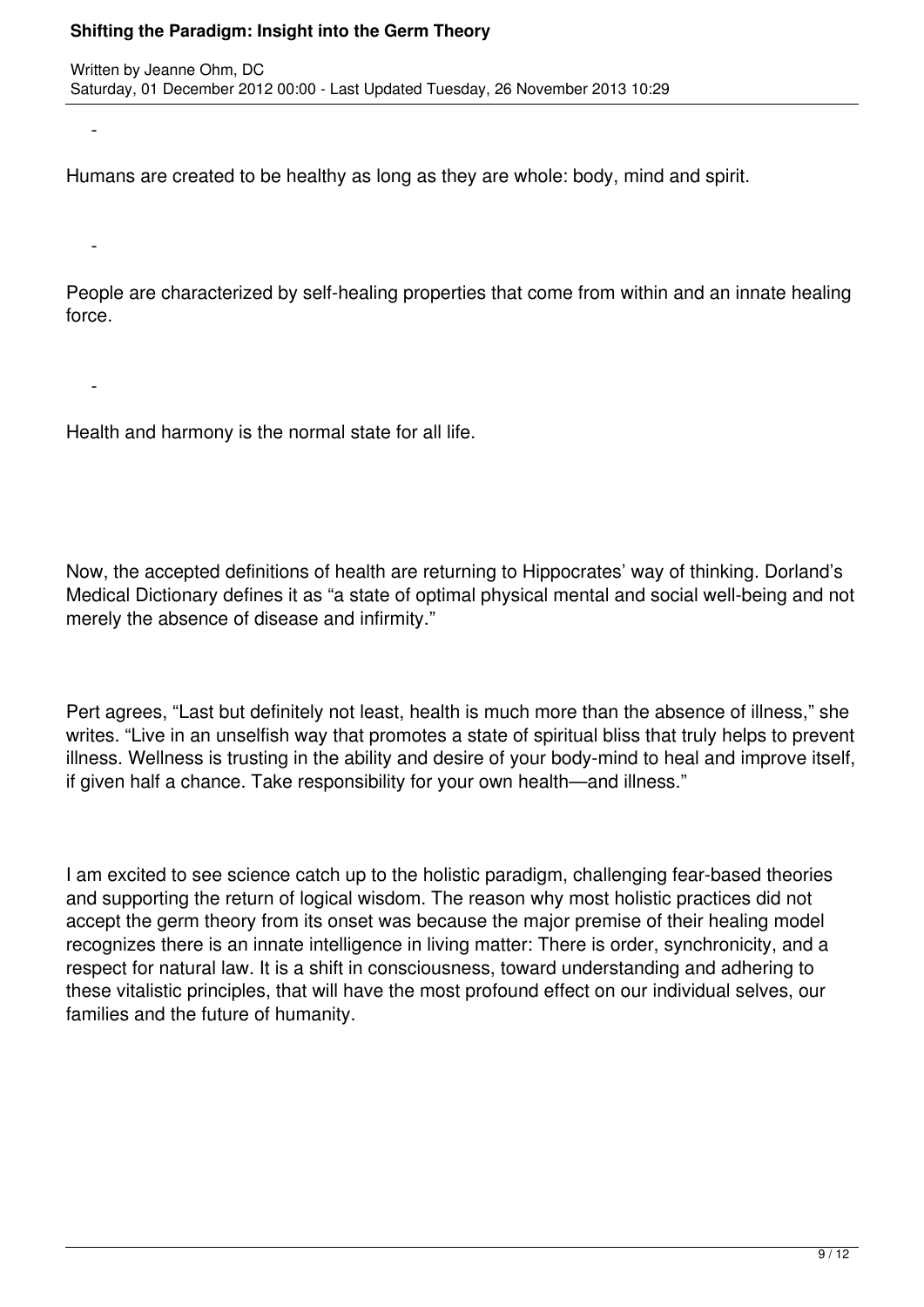#### **Two Theories of Disease**

| <b>Germ Theory</b> | <b>Cellular Theory</b>                                                |                                                                                                                       |
|--------------------|-----------------------------------------------------------------------|-----------------------------------------------------------------------------------------------------------------------|
|                    |                                                                       | 1. Disease arises from michbiograme anisex that the therbody anisms within the cells of the body.                     |
|                    |                                                                       | 2. Microorganisms are generially draining the graduativ to be guarded against.                                        |
|                    |                                                                       | 3. The function of microdig antes to addition of the example arganisms changes to assist in the catabolic (disintegra |
|                    |                                                                       | 4. The shapes and colors of interiomographic instrument and problems and colors to reflect the medium upon $w$        |
|                    |                                                                       | 5. Every disease is assoftiated twithis a assitisual as projected regatinism particular condition.                    |
|                    |                                                                       | 6. Microorganisms are point digroeurgal interpreties "pathogenic" as the health of the host organism det              |
|                    | 7. Disease can "strike" any boxesse is built by unhealthy conditions. |                                                                                                                       |
|                    |                                                                       | 8. To prevent disease w8. htaxes to ventilate the section of the dealth.                                              |

## **Antiantibiotic**

In The Green Book, published in 1951, B.J. Palmer cautioned against using antibiotics, incorporating this analysis from French endocrinologist Jean Gautier. "To begin with, a particular medicine will cure a number of illnesses, then little by little a certain number elude it; next, those on which it has effect, demand larger and larger doses. This is the case with the sulfamides and the antibiotics so widely used today. These products are so ill adapted to our organism that a certain number of individuals become intolerant of some and 'resist' others. Doctors cannot succeed in understanding why it is enough for one person to have been more or less in contact with a sick person treated by antibiotics and then see these medicines become ineffective and even provoke a serious advancement of the disease. It is because modern medicine finds its therapeutic means more and more in the retorts of chemists that it cares so little about physiological and endocrinological phenomena."

### **Lack of Ease**

D.D. Palmer, the founder of chiropractic, took the word disease and added a hyphen: Dis-ease is a non-entity, he explained, like dark and cold. Dark is the absence of light (the entity). Cold is the absence of heat (the entity). Dis-ease is the absence of ease—the entity, which can also be termed the reality—the achievable, the norm, the expected. Ah, feel it? The emotional threat is discharged already.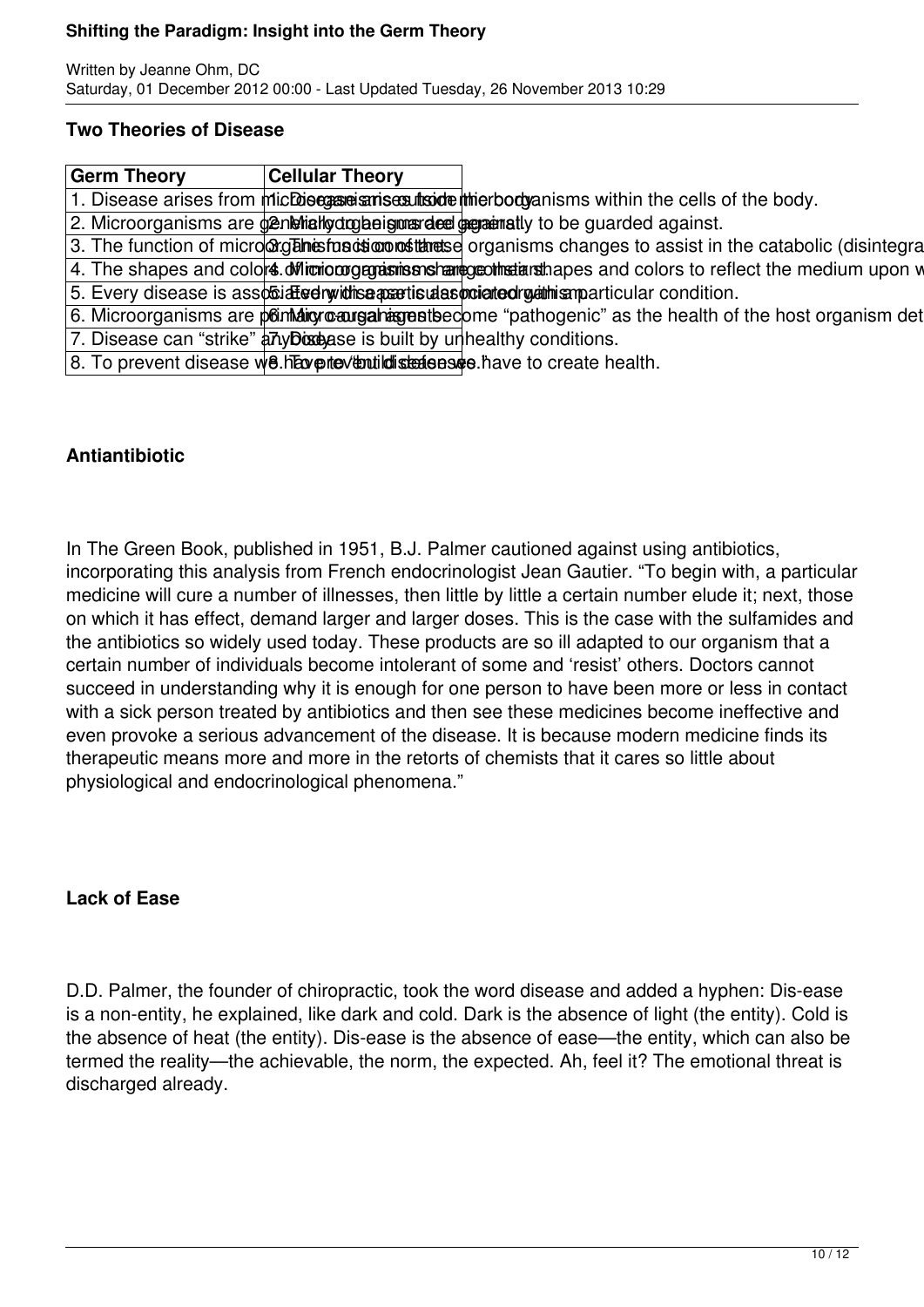## **A Mind at Peace**

Written by Jeanne Ohm, DC

In Pathways we offer several sections to give you time to pause, reflect and absorb a healthier perspective—Gratitude, A Moment of Truth and Mind–Body–Spirit. Find these sections from each issue on our Pathways website, print out your favorites and use them as daily meditations. Also, our Pathways Connect groups offer a community of local, like-minded parents meeting in holistic practices to support and nurture the family wellness lifestyle. Find a Gathering Group near you on our site and enhance your mind-body healing.



This article appeared in *Pathways to Family Wellness* magazine, Issue #36.

View Article References

View Author Bio